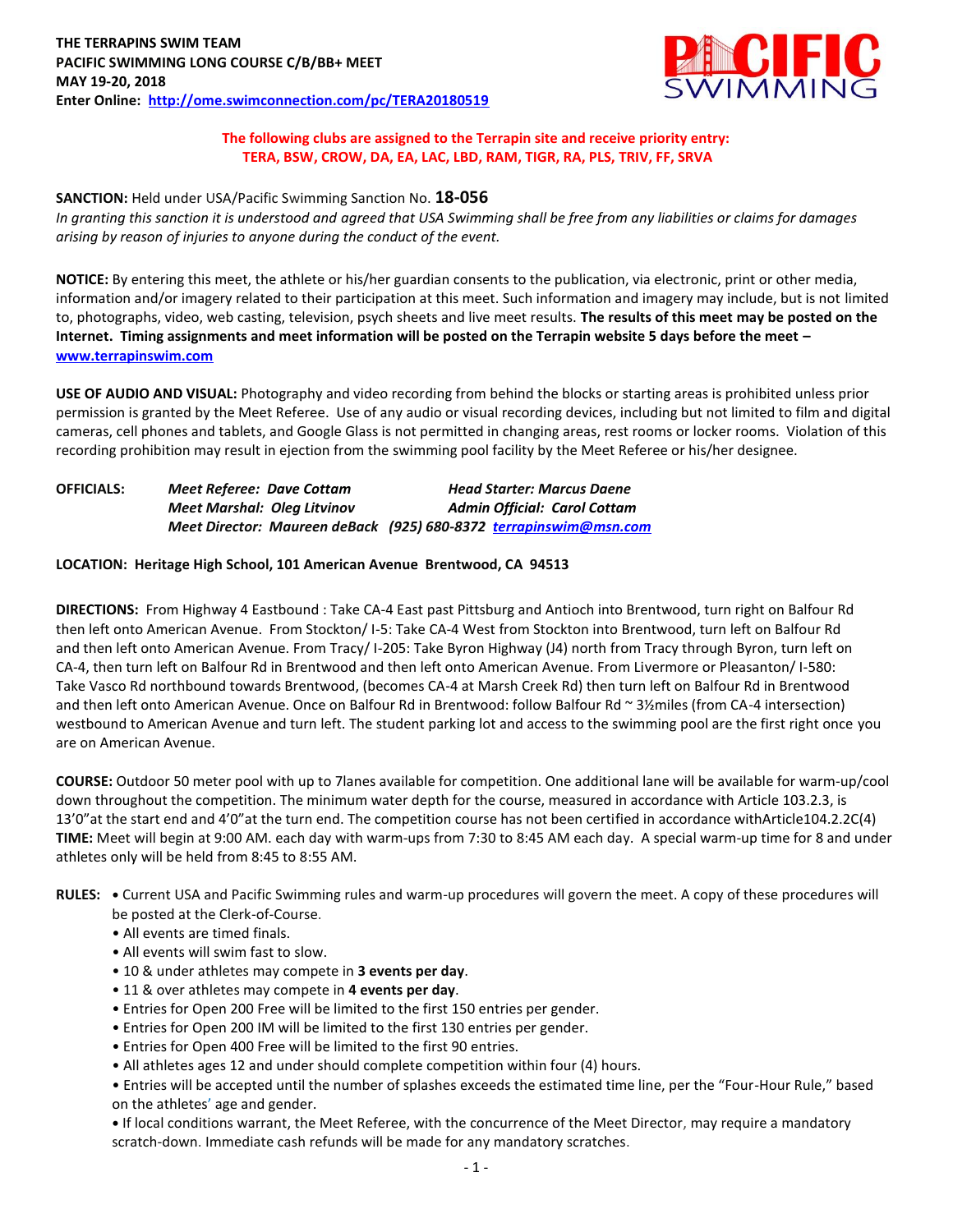- **All coaches and deck officials must wear their USA Swimming membership cards in a visible manner.**
- **•** Athletes in the 400 Freestyle must provide their own timers.

**ATTENTION HIGH SCHOOL ATHLETES:** If you are a high school athlete in high school swim season, you need to be Unattached from this meet. It is the athlete's responsibility to be Unattached from this meet. You can un-attach at the meet if necessary. This does not apply to athletes swimming under the rules of the Nevada Interscholastic Activities Association (NIAA).

**UNACCOMPANIED ATHLETES:** Any USA Swimming athlete-member competing at the meet must be accompanied by a USA Swimming member-coach for the purposes of athlete supervision during warm-up, competition and warm-down. If a coach-member of the athlete's USA Swimming Club does not attend the meet to serve in said supervisory capacity, it is the responsibility of the athlete or the athlete's legal guardian to arrange for supervision by a USA Swimming member-coach. The Meet Director or Meet Referee may assist the swimmer in making arrangements for such supervision; however, it is recommended that such arrangements be made in advance of the meet by the athlete's USA Swimming Club Member-Coach.

**RACING STARTS:** Any athlete entered in the meet must be certified by a USA Swimming member-coach as being proficient in performing a racing start or must start each race from within the water. When unaccompanied by a member-coach, it is the responsibility of the athlete or the athlete's legal guardian to ensure compliance with this requirement.

**RESTRICTIONS:** • Smoking and the use of other tobacco products is prohibited on the pool deck, in the locker rooms, in spectator

- seating, in standing areas and in all areas used by athletes, during the meet and during warm-up periods.
- Sale and use of alcoholic beverages is prohibited in all areas of the meet venue.
- No glass containers are allowed in the meet venue.
- No propane heater is permitted except for snack bar/meet operations.
- All shelters must be properly secured.
- Changing into or out of swimsuits other than in locker rooms or designated areas is prohibited.
- Operation of a drone, or any other flying apparatus, is prohibited over the venue (pools, athlete/coach areas, spectator
- areas and open ceiling locker rooms) any time athletes, coaches, officials and/or spectators are present.
- Entrance to the facility will be through the West gate only.
- No canopy or site set up is allowed before 7:00am Saturday and Sunday, and there is no set up on the concrete areas of pool deck. Set up is only allowed on the grass inside or outside the fenced area.

• Destructive devices, to include but not limited to, explosive devices and equipment, firearms (open or concealed), blades, knives, mace, stun guns and blunt objects are strictly prohibited in the swimming facility and its surrounding areas. If observed, the Meet Referee or his/her designee may ask that these devices be stored safely away from the public or removed from the facility. Noncompliance may result in the reporting to law enforcement authorities and ejection from the facility. Law enforcement officers (LEO) are exempt per applicable laws.

**ELIGIBILITY:** • Athletes must be current members of USA Swimming and enter their name and registration number on the meet entry card as they are shown on their Registration Card. If this is not done, it may be difficult to match the athlete with the registration and times database. The meet host will check all athlete registrations against the SWIMS database and if not found to be registered, the Meet Director shall accept the registration at the meet (a \$10 surcharge will be added to the regular registration fee). Duplicate registrations will be refunded by mail.

• Athletes in the "BB+" Division must have met at least the listed USA-S Motivational "BB" time standard. Athletes in the "B" Division must have met at least the listed "B" time standard. All entry times slower than the listed "B" time standard will be in the "C" Division. For 8&U, athletes in the "A" division must have met at least the listed "PC-A" time standard.

• **Entries with "NO TIME" will be rejected.**

• Entry times submitted for this meet may be checked against a computer database and may be changed in accordance with Pacific Swimming Entry Time Verification Procedures.

• Disabled athletes are welcome to attend this meet and should contact the Meet Director or Meet Referee regarding any special accommodations on entry times and seeding per Pacific Swimming policy.

• Athletes 19 years of age and over may compete in the meet for time only, no awards. Such athletes must have met standards for the 17-18 age group.

• The athlete's age will be the age of the athlete on the first day of the meet.

**ENTRY PRIORITY:** Meet entries will not be accepted any earlier than April 14, 2018. Entries from members of assigned "year round" Zone 2 clubs postmarked or entered online by 11:59 PM. on April 21, 2018 will be given  $1<sup>st</sup>$  priority acceptance. Entries from members of all Zone 2 clubs (year round and seasonal) postmarked or entered online between 12:00 AM April 22, 2018 and 11:59 PM April 28, 2018 will be given 2<sup>nd</sup> priority acceptance. All entries from Zone 2, all other Pacific LSC Zones and other LSC's, either postmarked, entered online, or hand delivered by the entry deadline will be considered in the order that they were received.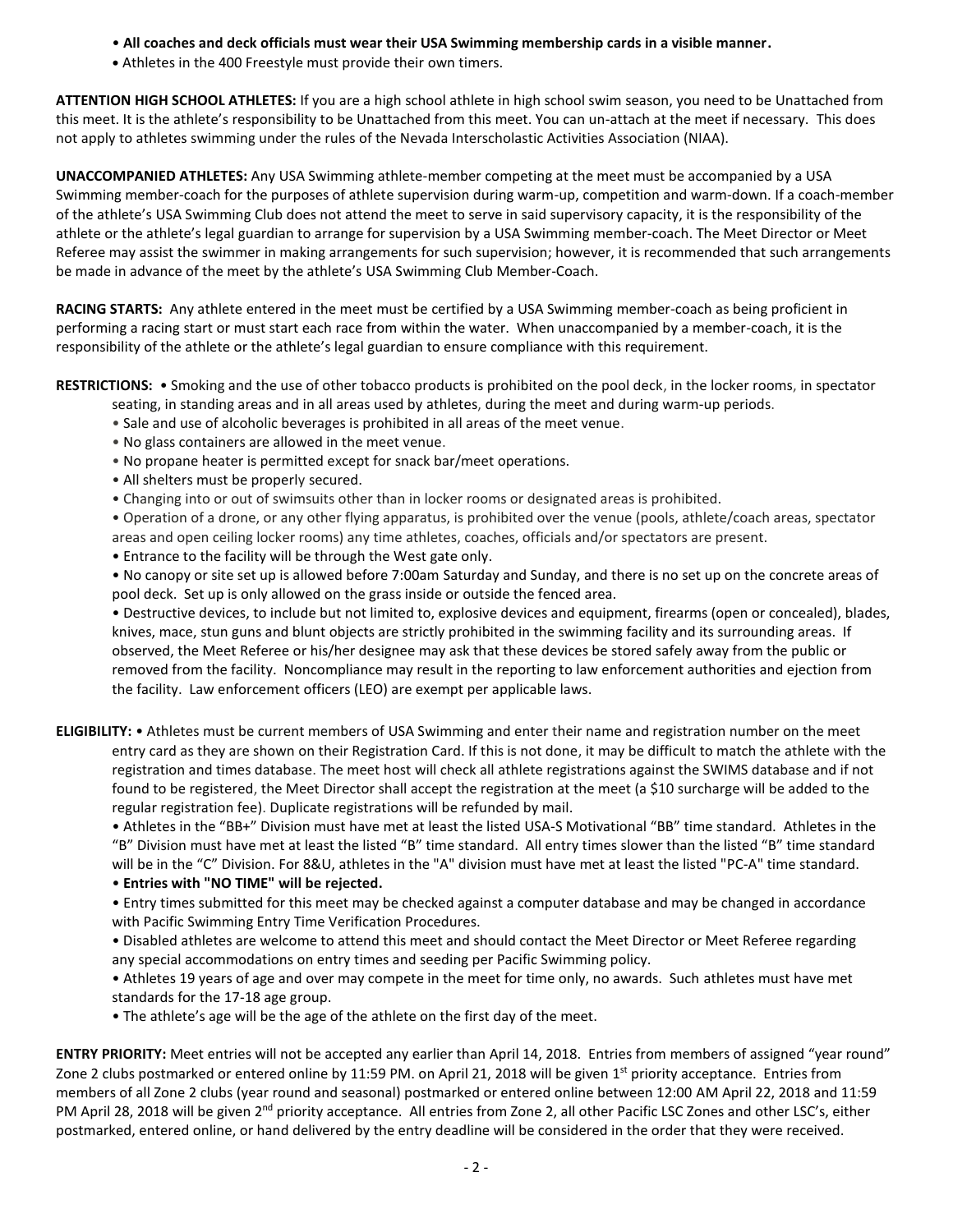**\*\* NOTE: Athletes who falsify their entry form by listing a club to which they are not legitimately associated will be rejected from the meet. Further, entry fees will not be refunded and they may be referred to the Pacific Swimming Review Committee for disciplinary action.**

**ENTRY FEES:** \$4.00 per event plus a \$10.00 participation fee per athlete. Entries will be rejected if payment is not sent at time of request. No refunds will be made, except mandatory scratch-downs.

**ONLINE ENTRIES:** To enter online go to **<http://ome.swimconnection.com/pc/TERA20180519>** to receive an immediate entry confirmation. This method requires payment by credit card. Swim Connection, LLC charges a processing fee for this service, equal to \$1 per swimmer plus 5% of the total Entry Fees. Please note that the processing fee is a separate fee from the Entry Fees. If you do not wish to pay the processing fee, enter the meet using a mail entry. **Entering online is a convenience, is completely voluntary, and is in no way required or expected of an athlete by Pacific Swimming.** Online entries will be accepted through 11:59 pm, May 5, 2018, or until the meet has reached capacity, whichever comes first.

**MAILED OR HAND DELIVERED ENTRIES**: Entries must be on the attached consolidated entry form. Forms must be filled out completely and printed clearly with athletes best time. Entries must be postmarked by midnight, Saturday May 5, 2018 or hand delivered by 6:30 PM, Saturday, May 5, 2018. No late entries will be accepted. No entries received after the meet has reached capacity will be accepted. No refunds will be made, except mandatory scratch-downs. Requests for confirmation of receipt of entries should include a self-addressed, stamped envelope.

**Make check payable to**: **Terrapins Swim Team**

| <b>Mail entries to: Terrapins Swim Team</b> | Hand deliver entries to: Terrapins Coaching Staff between 4-7pm |  |  |  |  |  |
|---------------------------------------------|-----------------------------------------------------------------|--|--|--|--|--|
| P.O. Box 21127                              | 3501 Cowell Road                                                |  |  |  |  |  |
| Concord. CA 94521                           | Concord, CA 94518                                               |  |  |  |  |  |

**CHECK-IN:** The meet will be deck seeded. Athletes must check-in at the Clerk-of-Course. No event shall be closed more than 30 minutes before the scheduled start of the session. Close of check-in for all individual events shall be no more than 60 minutes before the estimated time of the start of the first heat of the event. Athletes who do not check-in will not be seeded and will not be allowed to compete in that event.

**SCRATCHES:** Any athletes not reporting for or competing in an individual timed final event shall not be penalized. Athletes who must withdraw from an event after it is seeded are requested to inform the referee immediately.

**AWARDS:** First through eighth places in each division (C, B & BB+) will be awarded for the 9-10, 11-12, 13-14 age groups. First through eighth place in each division (PC-C, PC-B, and PC-A) will be awarded for the 8 & Under age group. All athletes achieving an A time for the first time will be awarded a standard A medal, regardless of place achieved in the event. The Open 400 Free will not be awarded. No awards will be given for athletes 15 years of age and older. Note: Individual awards must be picked up at the meet. We will not mail or distribute awards after the meet.

**ADMISSION:** Free. A program will be available for fee.

**SNACK BAR & HOSPITALITY:** A snack bar will be available throughout the competition. Coaches and working deck officials will be provided lunch. Hospitality will serve refreshments to timers and volunteers.

**MISCELLANEOUS:** No overnight parking is allowed. Facilities will not be provided after meet hours. There is no entry to the facility before 7:00am.

**MINIMUM OFFICIALS:** The Meet Referee shall conduct an inventory of Officials and shall compare the number of athletes entered against the number of Officials that worked representing each club per day of the meet. Those clubs who have not provided sufficient Officials in a day of the meet, in accordance with the table below, will be fined \$100 per missing Official per day.

| Number of athletes entered in meet per club<br>per day | Number of trained and carded officials required |
|--------------------------------------------------------|-------------------------------------------------|
| $1 - 10$                                               |                                                 |
| $11 - 25$                                              |                                                 |
| 26-50                                                  |                                                 |
| 51-75                                                  |                                                 |
| 76-100                                                 |                                                 |
| Every 20 Athletes over 100                             |                                                 |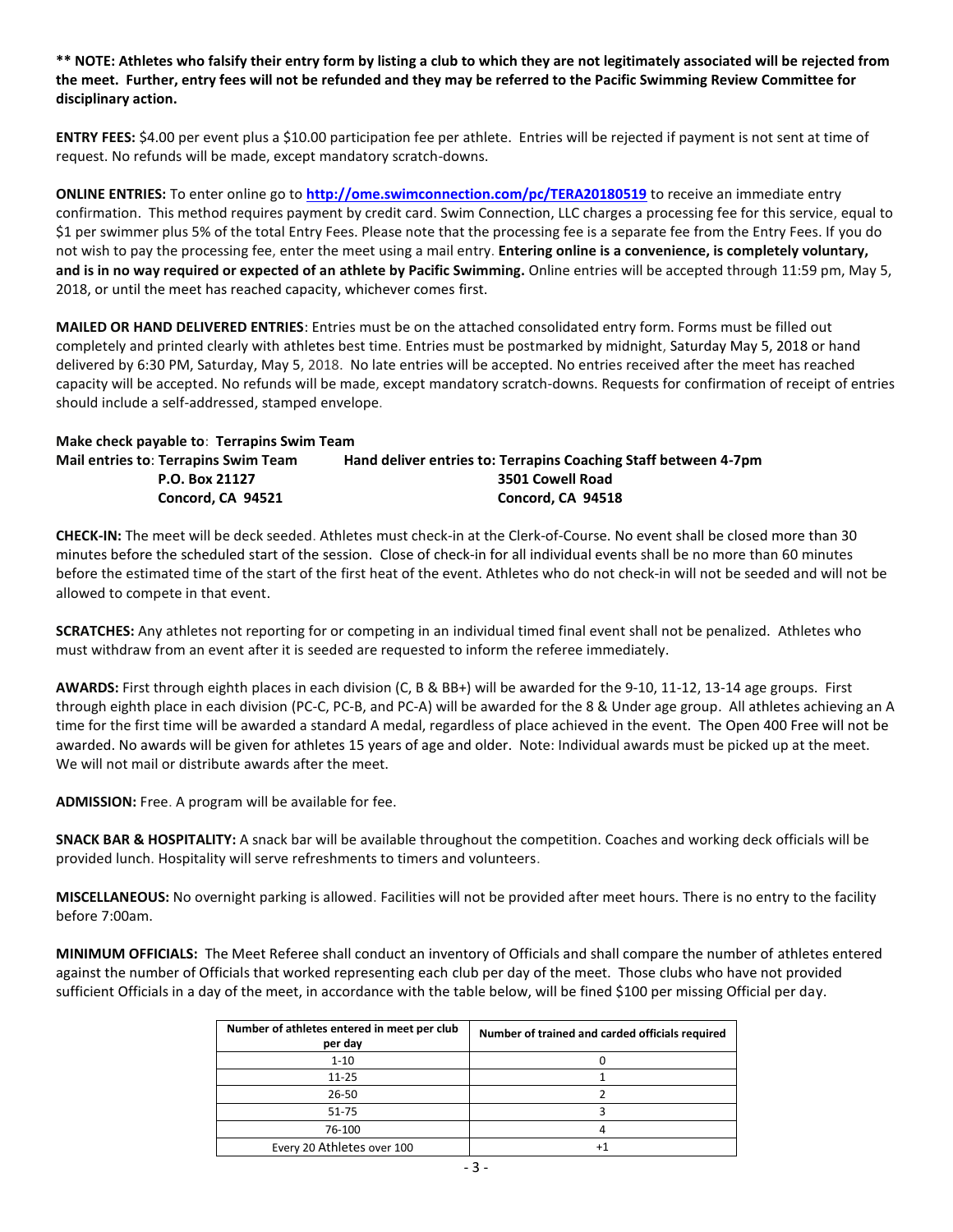## **EVENT SUMMARY**

|                | <b>SATURDAY</b>       |                | <b>SUNDAY</b>        |                |                |  |  |  |
|----------------|-----------------------|----------------|----------------------|----------------|----------------|--|--|--|
| 10 & under     | $11 - 12$<br>13-18    |                | 10 & under           | 13-18          |                |  |  |  |
|                | Open 200 Free         |                | Open 200 IM          |                |                |  |  |  |
| 100 Back       | 100 Back              | 100 Back       | 50 Free              | 50 Free        |                |  |  |  |
| 50 Breast      | 50 Breast             | 100 Breast     | 100 Breast           | 100 Breast     | 200 Breast     |  |  |  |
| <b>100 Fly</b> | $100$ Fly             | <b>100 Fly</b> | 100 Free             | 100 Free       | 100 Free       |  |  |  |
| 200 Back       |                       | 200 Back       |                      | <b>200 Fly</b> | <b>200 Fly</b> |  |  |  |
|                | Open 400 Free (Girls) |                | Open 400 Free (Boys) |                |                |  |  |  |

## **EVENTS**

|               | Saturday, May 19th |               |               | Sunday, May 20th    |               |
|---------------|--------------------|---------------|---------------|---------------------|---------------|
| <b>EVENT#</b> | <b>EVENT</b>       | <b>EVENT#</b> | <b>EVENT#</b> | <b>EVENT</b>        | <b>EVENT#</b> |
| 1             | OPEN 200 Free      | $\mathbf{2}$  | 27            | <b>OPEN 200 IM</b>  | 28            |
| 3             | 13&Up 100 Back     | 4             | 29            | 13&up 50 Free       | 30            |
| 5             | 11-12 100 Back     | 6             | 31            | 11-12 50 Free       | 32            |
| 7             | 10&under 100 Back  | 8             | 33            | 10&under 50 Free    | 34            |
| 9             | 13&Up 100 Breast   | 10            | 35            | 13&up 200 Breast    | 36            |
| 11            | 11-12 50 Breast    | 12            | 37            | 11-12 100 Breast    | 38            |
| 13            | 10&under 50 Breast | 14            | 39            | 10&Under 100 Breast | 40            |
| 15            | 13&Up 100 Fly      | 16            | 41            | 13&Up 100 Free      | 42            |
| 17            | 11-12 100 Fly      | 18            | 43            | 11-12 100 Free      | 44            |
| 19            | 10&under 100 Fly   | 20            | 45            | 10&under 100 Free   | 46            |
| 21            | 13&Up 200 Back     | 22            | 47            | 13&Up 200 Fly       | 48            |
| 23            | 11-12 200 Back     | 24            | 49            | 11-12 200 Fly       | 50            |
| 25            | OPEN 400 Free      |               |               | OPEN 400 Free       | 52            |

| Saturday, May 19th |                    |               | Sunday, May 20 <sup>th</sup> |              |                     |    |
|--------------------|--------------------|---------------|------------------------------|--------------|---------------------|----|
| NT#                | <b>EVENT</b>       | <b>EVENT#</b> | <b>EVENT#</b>                | <b>EVENT</b> | <b>EVENT#</b>       |    |
| 1                  | OPEN 200 Free      | 2             | 27                           |              | <b>OPEN 200 IM</b>  | 28 |
| 3                  | 13&Up 100 Back     | 4             | 29                           |              | 13&up 50 Free       | 30 |
| 5                  | 11-12 100 Back     | 6             | 31                           |              | 11-12 50 Free       | 32 |
| 7                  | 10&under 100 Back  | 8             | 33                           |              | 10&under 50 Free    | 34 |
| 9                  | 13&Up 100 Breast   | 10            | 35                           |              | 13&up 200 Breast    | 36 |
| $\overline{1}$     | 11-12 50 Breast    | 12            | 37                           |              | 11-12 100 Breast    | 38 |
| L3                 | 10&under 50 Breast | 14            | 39                           |              | 10&Under 100 Breast | 40 |
| L5                 | 13&Up 100 Fly      | 16            | 41                           |              | 13&Up 100 Free      | 42 |
| L7                 | 11-12 100 Fly      | 18            | 43                           |              | 11-12 100 Free      | 44 |
| L9                 | 10&under 100 Fly   | 20            | 45                           |              | 10&under 100 Free   | 46 |
| $^{21}$            | 13&Up 200 Back     | 22            | 47                           |              | 13&Up 200 Fly       | 48 |
| 23                 | 11-12 200 Back     | 24            | 49                           |              | 11-12 200 Fly       | 50 |
| 25                 | OPEN 400 Free      |               |                              |              | OPEN 400 Free       | 52 |

### **Athletes in the 400 Freestyle must provide their own timers.**

Use the following URL to find the time standards: **<http://www.pacswim.org/swim-meet-times/standards>**